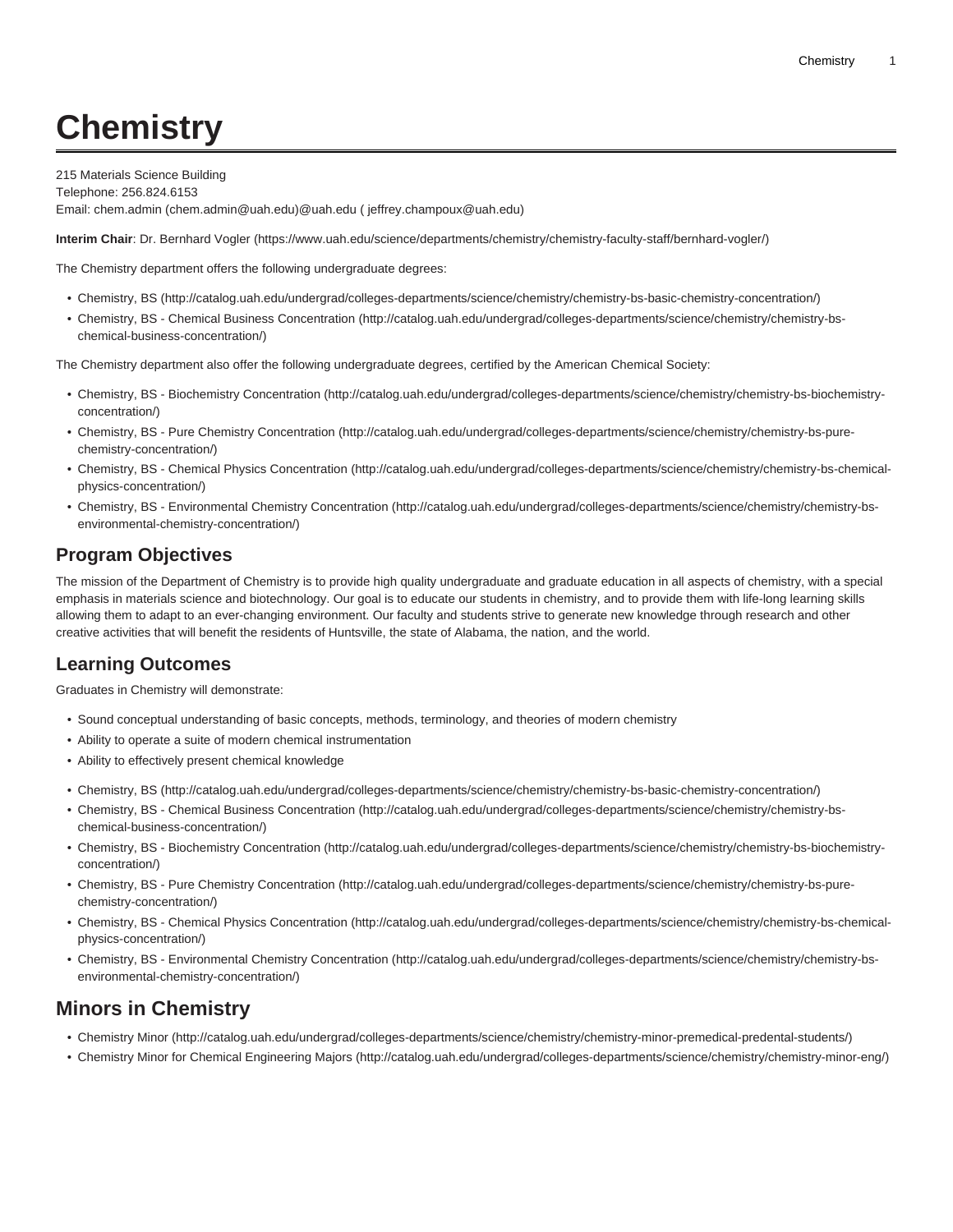CH 101 - INTRO TO CHEMISTRY Semester Hours: 3

Properties of solids, liquids, gases, and solutions, atomic theory and bonding, concentration concepts, and physical and chemical properties of the more common elements and their compounds. No placement examination is required. Prerequisite: MA 110 or prerequisites with concurrency MA 112 or higher and CH 105.

CH 101R - RECITATION Semester Hours: 0

CH 105 - INTRO CHEMISTRY LAB Semester Hour: 1

Complements the lecture material for CH 101. Laboratory fundamentals and basic chemical principles. Prerequisite with concurrency: CH 101.

CH 121 - GENERAL CHEMISTRY I Semester Hours: 3

For science and engineering majors. Chemical properties of elements, their periodic groups, and their compounds. Reactions and stoichiometry. Nature of the chemical bond, molecular structure, thermochemistry. Properties of gases, liquids, and solids. Prerequisite: CH 101 or placement test. Prerequisites with concurrency: MA 113 or higher, and CH 125.

CH 121M - GENERAL CHEMISTRY FOR CHEMISTS Semester Hours: 3

For Chemistry Majors and Minors. Chemical properties of elements and the Periodic Table. Reactions and stoichiometry. Nature of chemical bonds, molecular structure, thermochemistry. Properties of gases, liquids, and solids. Intro to your exciting Department and its programs. Engagement activities. Prerequisites: CH 101 or Placement. Prerequisites with concurrency: MA 113 or higher, CH 125.

CH 121R - RECITATION Semester Hours: 0

CH 122 - GENERAL CHEMISTRY ENGINEERS Semester Hours: 3

This course is designed as a one semester presentation of key aspects in general chemistry and is recommended for all engineering majors except chemical engineers. Covers topic on atoms and molecules: reactions and stoichiometry; gases; the periodic table; atomic structure, chemical bonding and molecular structure; materials; energy, entropy, and free energy; kinetics and equilibrium; and electrochemistry. Substitutes for CH 121 when transferred to any other curriculum.

CH 123 - GENERAL CHEMISTRY II Semester Hours: 3

Continuation of CH 121 with in-depth study of topics listed. To be taken concurrently with CH 126. Prerequisite: CH 121 or CH 121M.

CH 123R - RECITATION Semester Hours: 0

CH 125 - GENERAL CHEMISTRY LAB I Semester Hour: 1

Complements the lecture material for CH 121. Includes the determination of chemical and physical properties of materials, synthesis and characterization, and introduction to spectroscopy. Prerequisite with concurrency: CH 121 or CH 121M.

CH 126 - GENERAL CHEMISTRY LAB II Semester Hour: 1

Complements the lecture material of CH 123. Includes an introduction to qualitative and quantitative analytical techniques. Prerequisite with concurrency: CH 123.

CH 151 - GENERAL, ORGANIC, BIOCHEMISTRY Semester Hours: 3

Explore forms and behaviors of matter, composition of atoms with inorganic, nuclear, organic and biochemical reactions. Use bonding and nonbonding interactions to predict physical and chemical properties of atoms and compounds. Apply these concepts to nomenclature, reactivity, biological activity. Prerequisite: MA 112 with concurrency Co-requisite: CH 155.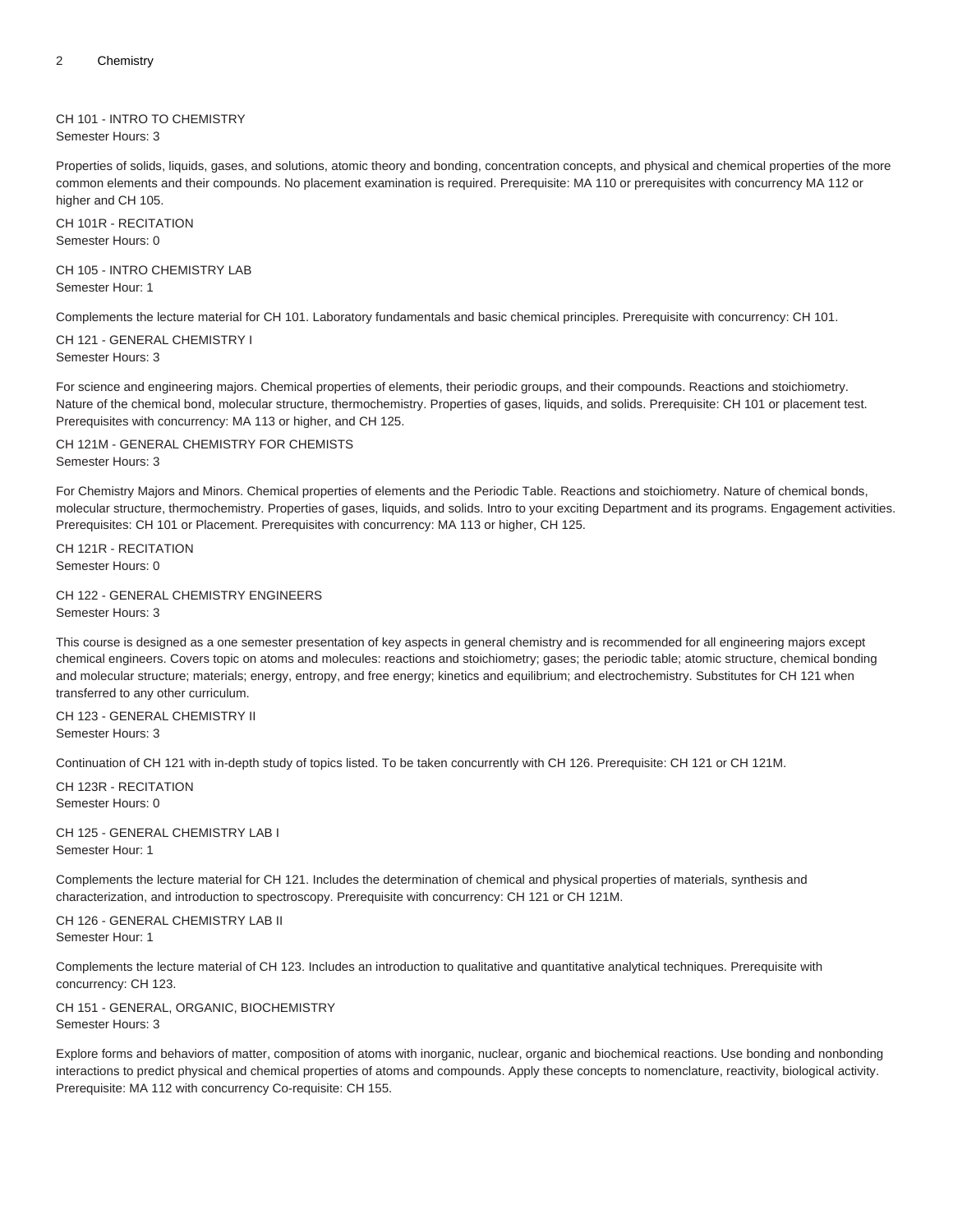CH 155 - GENORGBIOCHEM LAB Semester Hour: 1

Complements the lecture material for CH 151. Laboratory fundamentals and basic chemical principles. Introduction to laboratory safety, practices, equipment and principles. This will include exploration of chemical bonding, gas laws, preparation of solutions, organic and biochemical concepts such as carbohydrates, lipids, and protein synthesis. Prerequisite with concurrency: CH 151.

CH 191 - FUNDAMENTALS OF CHEMICAL RES Semester Hour: 1

Personalized programs to introduce beginning students to undergraduate research. Introduction to laboratory research techniques. Approval of supervising faculty member and chemistry chair required. Registration utilizes last digit of course number to designate semester-hour credit.

CH 192 - FUNDAMENTALS OF CHEMICAL RES Semester Hours: 2

Personalized programs to introduce beginning students to undergraduate research. Introduction to laboratory research techniques. Approval of supervising faculty member and chemistry chair required. Registration utilizes last digit of course number to designate semester-hour credit.

CH 193 - FUNDAMENTALS OF CHEMICAL RES Semester Hours: 3

Personalized programs to introduce beginning students to undergraduate research. Introduction to laboratory research techniques. Approval of supervising faculty member and chemistry chair required. Registration utilizes last digit of course number to designate semester-hour credit.

CH 201 - ELEM ORGANIC CHEMISTRY Semester Hours: 3

Survey of nomenclature, structure, functional groups, properties and reactions of organic compounds. Prerequisites: (CH 101 and 105) OR (CH 121/ CH 121M and 125). Prerequisite with concurrency: CH 205.

CH 205 - ELEM ORGANIC CHEMISTRY LAB Semester Hour: 1

Laboratory component of CH 201. Includes reactions of organic compounds and functional group modifications. Prerequisite with concurrency: CH 201. Prerequisites: (CH 101 and CH 105) or (CH 121 and CH 125).

CH 223 - QUANTITATIVE ANALYSIS Semester Hours: 3

Introduction to quantitative analytical chemistry including instrumentation. Data treatment, ionic equilibria, elementary electrochemical, spectrochemical, gravimetric, and volumetric techniques. Prerequisite: CH 126. Prerequisite with concurrency: CH 224.

CH 224 - QUANTITATIVE ANALYSIS LAB Semester Hour: 1

Introduction to quantitative analytical chemistry laboratory. Experiments include pH measurements, spectrochemical, gravimetric, and volumetric titrations. Prerequisite: CH 126. Prerequisite with concurrency: CH 223.

CH 301 - ELEMENTARY BIOCHEMISTRY Semester Hours: 3

Survey of structure and function of carbohydrates, lipids, proteins and nucleic acids. Enzyme properties and functions. Major metabolic pathways, interactions, and regulation. No credit given to chemistry majors or minors. Credit in CH 361 precludes credit in CH 301. Same as BYS 301. Prerequisites: BYS 119 and BYS 120 and either CH 201 or CH 331.

CH 311L - ORGANIC CHEM I LAB/OAKWOOD Semester Hour: 1

CH 331 - ORGANIC CHEMISTRY I Semester Hours: 3

Lecture/Lab includes one two-hour recitation per week. Chemistry of organic compounds. Synthetic methods, theory, and reaction mechanisms. Prerequisite: CH 123.

CH 331R - ORGANIC CHEM I RECITATION Semester Hours: 0

To be taken as a co-requisite with CH 331. Organic chemistry problem solving, including nomenclature, reactions, mechanisms, spectroscopy, and testtaking strategy.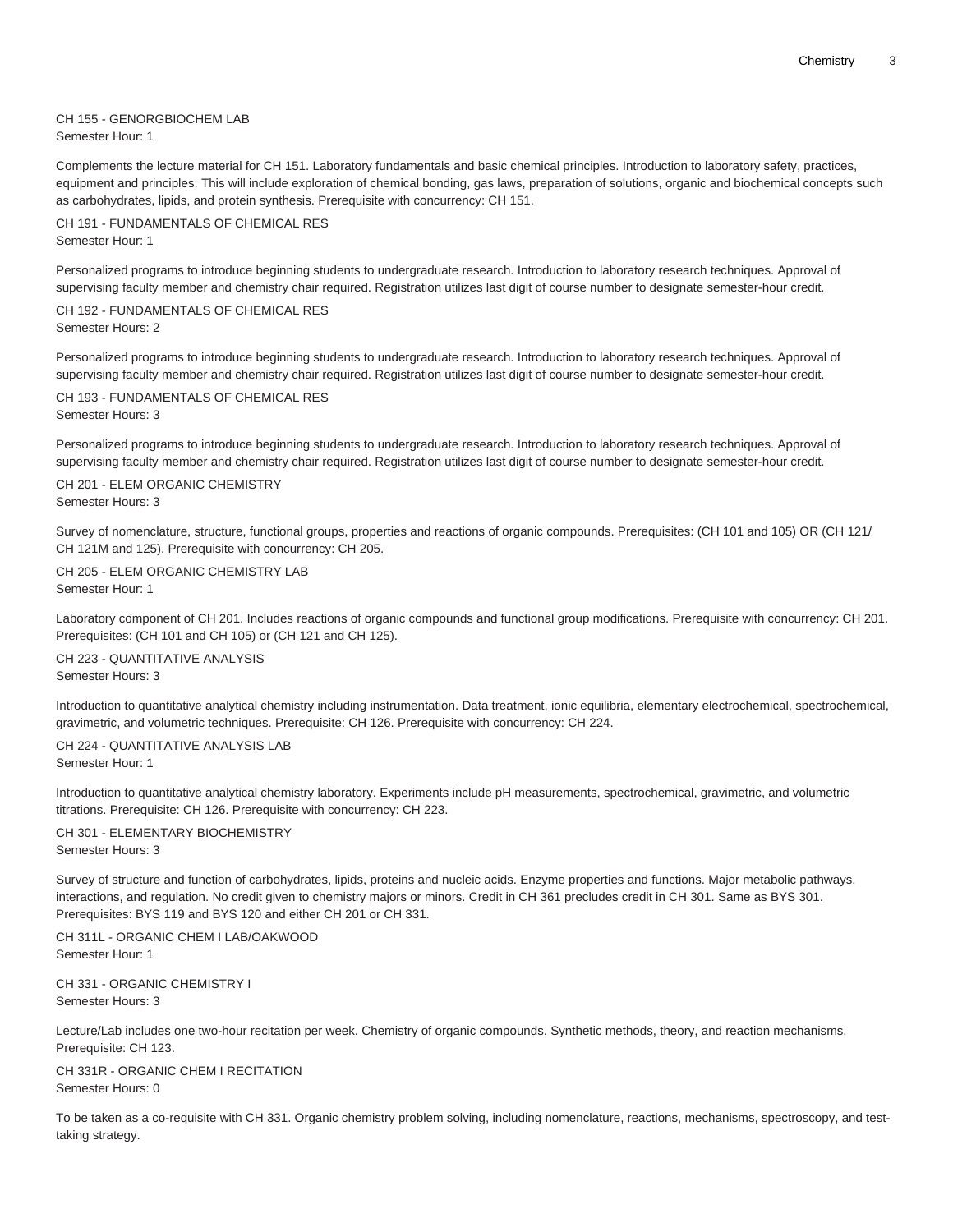CH 332 - ORGANIC CHEMISTRY II Semester Hours: 3

Lecture/Lab Includes one two-hour recitation per week. Continuation of CH 331. Prerequisite: CH 331.

CH 332R - ORGANIC CHEM II RECITATION Semester Hours: 0

To be taken as a co-requisite with CH 332. Organic chemistry problem solving, including nomenclature, reactions, mechanisms, spectroscopy, and testtaking strategy.

CH 335 - ORGANIC CHEMISTRY LAB I Semester Hour: 1

Techniques of organic chemistry including synthesis, separation, and identification of organic compounds with use of chemical and spectroscopic methods. Prerequisite with concurrency: CH 331. Prerequisite: CH 126.

CH 336 - ORGANIC CHEMISTRY LAB II Semester Hour: 1

Continuation of CH 335. Prerequisite: CH 335. Prerequisite with concurrency: CH 332.

CH 337 - ORGANIC CHEMISTRY LAB III Semester Hours: 2

Advanced organic chemistry laboratory treating reactions and techniques not covered in CH 335 and 336. Pursuit of a special open-ended problem by each student. Prerequisite: CH 336 and approval of instructor.

CH 341 - PHYSICAL CHEMISTRY I Semester Hours: 3

An introduction to physical chemistry encompassing: the kinetic theory of gases, the laws of thermodynamics, chemical equilibrium, phase equilibria, electrolyte solutions, electrochemistry and elementary theories of statistical thermodynamics. Credit in CH 341 precludes credit in CH 347. Prerequisites: CH 123, PH 112, MA 201, PH 115.

CH 342 - PHYSICAL CHEMISTRY II Semester Hours: 3

A survey of additional fundamental concepts of physical chemistry including: chemical kinetics, quantum chemistry, atomic structure, group theory, spectroscopy (i.e. IR, Raman, NMR, EMR, etc.), and surface and colloid chemistry. Credit in 342 precludes credit in CH 348. Prerequisite: CH 341.

CH 343 - INTRO TO QUANTUM CHEM Semester Hours: 3

Quantum mechanical treatment of atoms, molecules, and spectroscopy. Prerequisites: CH 341 and MA 238.

CH 345 - EXPERIMENTAL PHYSICAL CHEM I Semester Hour: 1

Laboratory and computer investigation into topics covered in physical chemistry CH 341. Includes thermodynamics, chemical equilibria and electrochemistry. The lab involves report writing, data and error analysis, error propagation and linear and nonlinear regression using appropriate software. Prerequisites: CH 223 and 224. Prerequisite with concurrency: CH 341 or 347.

CH 346 - EXPERIMENTAL PHYSICAL CHEM II Semester Hour: 1

Laboratory and computer investigations into topics covered in physical chemistry CH 342. Includes kinetics, quantum mechanics and spectroscopy. The lab involves report writing, data and error analysis, error propagation and linear and nonlinear regression using appropriate software. Prerequisite: CH 345. Prerequisite with concurrency: CH 342 or 348.

CH 347 - BIOPHYSICAL CHEMISTRY I Semester Hours: 3

Computers for data analysis and simulations. First and second laws of thermodynamics. Free energy and equilibrium. Calorimetry. Protein stability. Binding and Interactions. Solution thermodynamics. Electrolytes. Electrochemistry. Biochemical reaction kinetics. Enzyme catalysis. Same as BYS 347. Prerequisites: CH 332, PH 112 and MA 172, PH 115.

CH 348 - BIOPHYSICAL CHEMISTRY II Semester Hours: 3

Quantum mechanics. Statistical thermodynamics. Spectroscopy, including UV-VIS, Fluorescence. Circular dichroism, NMR. Structure determinations. Same as BYS 348. Prerequisite: CH 347.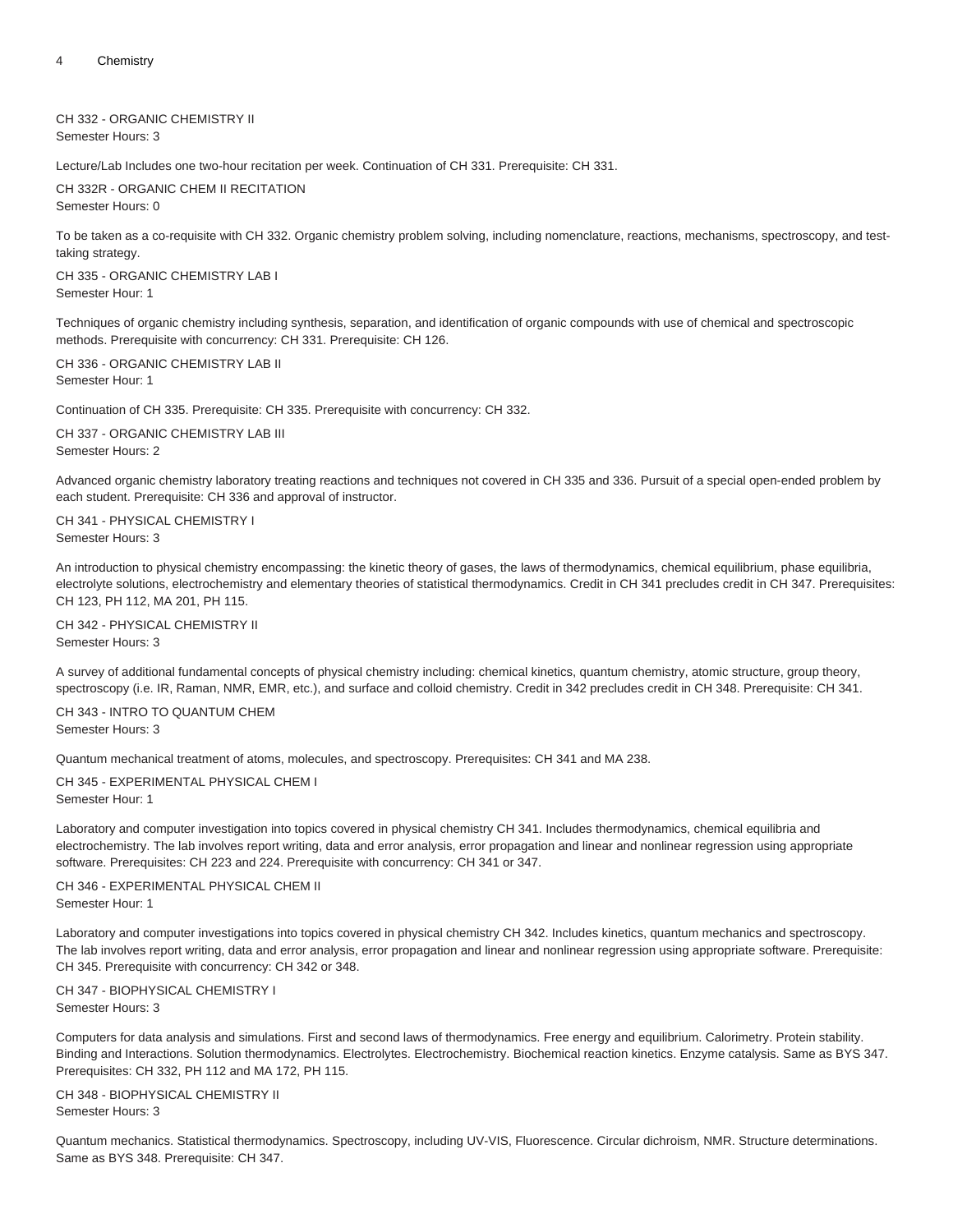CH 351 - PHYS CHEM IN PRACTICE Semester Hours: 3

Fundamental concepts and principles from chemical thermodynamics and reaction dynamics in practice. States of matter; energy and entropy; thermodynamic laws; chemical and phase equilibria; mixtures; and reaction rates, kinetics, and mechanisms. Derivations and computer applications of formula. Restricted to Chemical Engineering major only. Prerequisites: ENG 101 and CH 123 and MA 201 and either PH 112 or CHE 201.

CH 361 - GENERAL BIOCHEMISTRY Semester Hours: 3

Nomenclature, structure, function, properties, and metabolism of amino acids, carbohydrates, lipids, and nucleic acids. Enzyme function, major catabolic pathways, their interrelations and control mechanisms. Glycolysis, Citric Acid Cycle, and oxidative phosphorylation. Same as BYS 361. Prerequisites: (BYS 120, CH 332 and CH 335) or (BYS 311, CH 332 and CH 335).

CH 362 - GENERAL BIOCHEMISTRY LAB Semester Hour: 1

Lecture/Lab One 3-hour lab a week. Practical experience in isolation, qualitative identification, and quantitative estimation of biomolecules. Same as BYS 362. Prerequisites:CH 335 and 336. Prerequisite with concurrency: CH 361.

CH 363 - GEN BIOCHEMISTRY II Semester Hours: 3

A continuation of CH 361 to include fatty acid and amino acid oxidation, enzymatic synthesis of biomolecules, integration of metabolic processes, DNA and RNA metabolism including replication and transcription, translation and protein synthesis, and regulation of gene expression. Same as BYS 363. Prerequisite: CH 361.

CH 364 - GEN BIOCHEMISTRY LAB II Semester Hour: 1

Experimental course illustrating the topics in CH 363. Prerequisites: CH 361 and 362. Prerequisite with concurrency: CH 363.

CH 401 - INORGANIC CHEMISTRY Semester Hours: 3

Fundamental topics in inorganic chemistry. Atomic structure, chemical bonding, symmetry, acid-base theories, non-aqueous solvents, coordination chemistry, crystal field and ligand field theory, main group and transition metal chemistry, organometallics, catalysis, and bioinorganic chemistry. Prerequisite: CH 332.

CH 402 - INORGANIC CHEMISTRY LAB Semester Hour: 1

Laboratory techniques of inorganic chemistry including synthesis, purification, isolation, and identification of inorganic compounds. Prerequisite with concurrency: CH 401.

CH 421 - INSTRUMENTAL ANALYSIS Semester Hours: 4

Introduction to modern analytical instrumentation including IR, UV and atomic absorption spectrophotometers, nuclear magnetic resonance, electroanalytical equipment, and gas and liquid chromatographs. Lecture and laboratory. Prerequisite with concurrency: CH 347, or BYS 347, or CH 341. Corequisite: CH 421L.

CH 421L - INSTRUMENTAL ANALYSIS LAB Semester Hours: 0

Complements the lecture material for CH 421. Introduction to modern analytical instrumentation including IR, UV and atomic absorption spectrophotometers, nuclear magnetic resonance, electroanalytical equipment, and gas and liquid chromatographs. Prerequsites with concurrency: CH 341 or CH 347 or BYS 347. Corequisite: CH 421.

CH 435 - CHEMICAL TOXICOLOGY Semester Hours: 3

An introduction to the principles of chemical toxicology, including the effects of drugs, environmental pollutants, natural toxins and venoms, and other potentially hazardous chemicals, at the physiological, cellular, and molecular level. Prerequisites: CH 332 and CH 361.

CH 440 - POLYMER SYNTHESIS & CHARACTERI Semester Hours: 3

Synthesis of commercially relevant and novel polymers. Polymer characteristics and a discussion of the structural dependence of polymer properties. Course completion and/or grade requirements for undergraduate credit will differ from those for graduate credit. Prerequisites: CH 331 and CH 332.